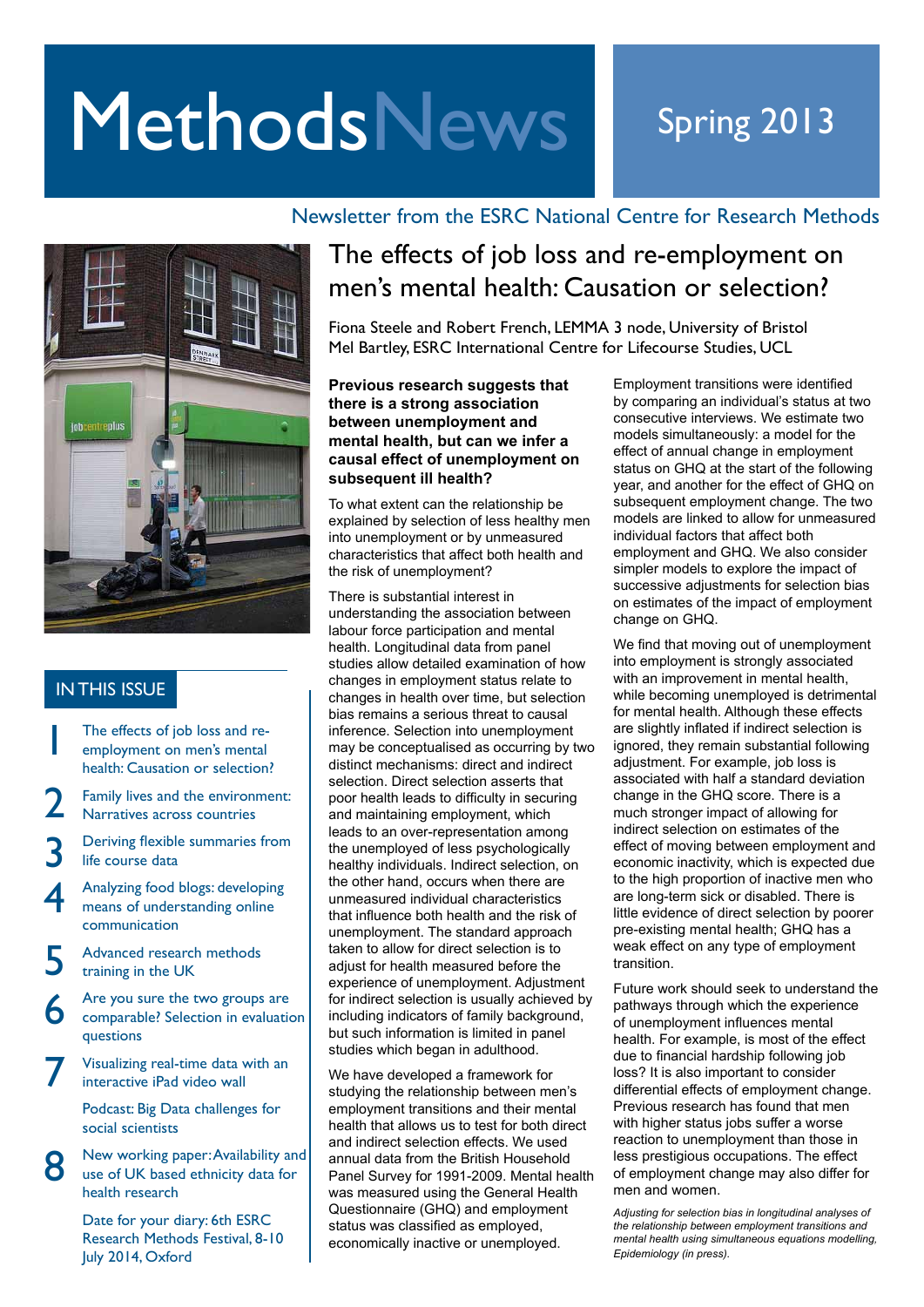# Family lives and the environment: Narratives across countries

Janet Boddy, NOVELLA node, University of Sussex

**In a time of global concern about the impact of climate change on our everyday lives and environments, governments and international organisations often make policies about the environment which emphasise what individuals and families should do to help, but without accounting for the complexity of our social worlds.** 

Researchers in the NOVELLA node of NCRM are grappling with these concerns, to improve understanding of the negotiated complexity of families' lives in relationship with their environments. As with other studies in the NOVELLA node, Family Lives and the Environment is applying narrative methods and linked approaches to the study of varied everyday lives. Family Lives and the Environment is also a cross-national study, involving collaboration between NOVELLA researchers at the Institute of Education and University of Sussex, and researchers on Young Lives (core funded by DFID) at the University of Oxford and Sri Padmavathi Mahila Viswavidyalayam University in India.

#### **Learning from difference: India and the UK**

Policy makers often seek to learn from countries which are seen to be similar in population or in economic approach. This approach can, however, neglect important differences between apparently similar countries, whilst missing opportunities for shared learning between north and south. Globally, understandings and responses to climate change are likely to intersect with affluence, urban/rural location, and family members' individual and collective understandings of the (dis)connections between environment and everyday lives.

The Family Lives and Environment study explores the potential to 'learn from difference' – not through direct comparison of very different country contexts, but through parallel family case studies. The study seeks to exemplify the variety of families' lived experiences within and between countries, rather than to be representative of family life in India or the UK. The research began with a narrative re-analysis of eight family case studies from Young Lives qualitative research in Andhra Pradesh, examining ways in which environmental concerns were woven into daily lives, and informing methodological development for new fieldwork in India and the UK, with 24 families of young people in their seventh year of formal schooling (usually aged 11-12 years).

Photo: Unusual weather patterns were said by one family to have increased the price of flowers, so the mother had stopped her usual daily practice of wearing jasmine in her hair.



Families include boys and girls, living in rural and urban areas, and those who are relatively affluent or poor, or of middle income, within their country context.

#### **Understanding the complexity of everyday lives**

The fieldwork team have completed six urban case studies in India, and the team have just moved to a rural area to continue their work. They are combining individual, family and school-based interviews with joint mapping of key places in families' lives, photography (parent, child and family), a participant led mobile interview in the local area. The mix of methods and perspectives, along with repeated visits to the family over a period of 10 days, is generating a rich, layered understanding of family lives and practices.

One challenge in researching the habitual is that most things we do regularly are taken for granted – given little thought and not readily remembered. Mixing methods can help to address that challenge. The local walk, for example, highlights places that do not feature on families' maps, places used habitually but infrequently, such as a shop used only if necessary between weekly supermarket trips. The walk to the shop, along a fast-moving noisy urban road, showed why this was not a favoured choice. 'Big' environmental concerns also intersect with 'small', quotidian and local environmental concerns within families' narratives and practices – both more distantly, in terms of social responsibility and normative discourses, and more immediately, in aspects of everyday life such as shopping, travel and play.

*For further information about NOVELLA node of NCRM, please go to their website http://www.novella.ac.uk*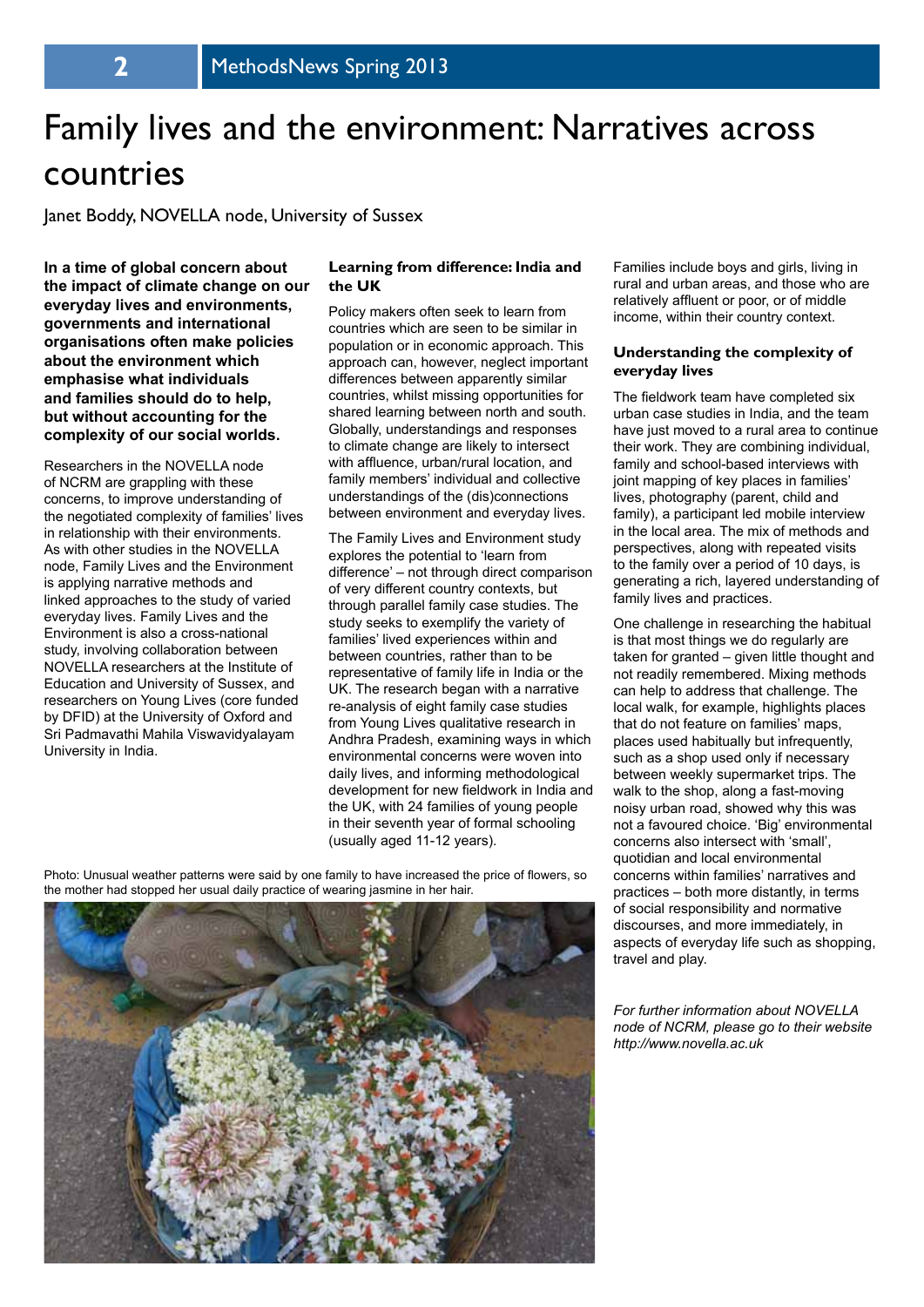## Deriving flexible summaries from life course data

George Ploubidis & Richard Silverwood, PATHWAYS node, London School of Hygiene and Tropical Medicine

**Researchers are often interested in data reduction and the derivation of meaningful summaries from a large number of observations. This can become a very challenging endeavour, especially when longitudinal data are involved.** 

As part of the Pathways node we are interested in the effect that marital status trajectories over the life course may have on subsequent health. We are investigating the indirect pathways (via fertility, social support, socio-economic position and health related behaviours) through which marital status influences health, as well as the effect that childhood circumstances and health have on the mechanism that underlies the association between marital status and health.

Vital for this project is the definition and characterisation of a longitudinal typology of marital status that takes into account its heterogeneity over time. For many research problems the assumption that all respondents follow a broadly similar trajectory is plausible. However, where theory or previous research suggests that the population is heterogeneous, in the sense that distinct groups of individuals pursue qualitatively different trajectories, this can be problematic. This is particularly true for marital status trajectories, which may include individuals whose trajectories follow distinct dynamic pathways.

Within the Generalised Latent Variable Modelling framework two related techniques that assume the trajectories are unknown but can be inferred from observed indicators of marital status over time have been proposed: Latent Class Growth Analysis (LCGA) and Growth Mixture Modelling (GMM). Both techniques probabilistically allocate individuals to a trajectory based on their pattern of responses, in this case the marital status in four different sweeps of the National Child Development Study (NCDS).

Even if these identified trajectories do not represent reality exactly this approach can be viewed as an evidence-based approximation that can be used to draw attention to potential causes and consequences of different trajectories, improving a researcher's ability to identify, summarize, and communicate complex patterns in longitudinal data<sup>1</sup>. Applications of this approach include, among others, models of depressive symptoms<sup>2</sup>, functional limitations<sup>3</sup>, physical activity<sup>4</sup> and social mobility<sup>5</sup>.



LCGA and GMM have many advantages that allow researchers a great deal of flexibility. A distinct advantage is that they allow for principled approaches to missing data handling, with both full information maximum likelihood and multiple imputation being available. This allows the inclusion in the analyses of participants with missing information on marital status in one or more sweeps of the NCDS, assuming a missing at random mechanism<sup>6</sup>. However, if evidence for the operation of non-random mechanisms is suspected, approaches such as the Diggle-Kenward selection model<sup>7</sup> can be used.

LCGA and GMM can be extended to include predictors of the trajectories as well as distal outcomes. In our application marital status trajectories can be thought of as mediators of the association between early life circumstances and subsequent health. Such a challenging model can be handled efficiently within the broader Generalised Latent Variable Modelling framework, an extension of the models mentioned above. Within this framework all hypothesised associations are jointly estimated. Recent advances within the causal mediation literature allow the appropriate definition and estimation of indirect and direct effects, if information is available on time invariant and/or time varying confounders. If unmeasured confounders are suspected, latent confounders can be simulated within LCGAs and GMMs in series of sensitivity analyses that allow the researcher to quantify the degree to which potential unmeasured confounders might bias the estimated parameters<sup>8</sup>.

We have described how change over time of a demographic characteristic can be modelled flexibly while simultaneously testing hypotheses linking exposures and outcomes of this process. Parallel modelling of biological and social processes is also possible and is a very promising approach that could enhance our understanding of the biosocial pathways that lead to health and health disadvantage.

#### **References**

**1** Nagin, D. S. & Tremblay, R. E. 2005. What has been learned from group-based trajectory modeling? Examples from physical aggression and other problem behaviors. Annals of the American Academy of Political and Social Science, 602, 82-117.

2 Colman, I., Ploubidis, G. B., Wadsworth, M. E. J., Jones, P. B. & Croudace, T. J. 2007. A longitudinal typology of symptoms of depression and anxiety over the life course. Biological Psychiatry, 62, 1265-1271.

3 Mavandadi, S., Rook, K. S. & Newsom, J. T. 2007. Positive and negative social exchanges and disability in later life: An investigation of trajectories of change. Journals of Gerontology Series B-Psychological Sciences and Social Sciences, 62, S361-S370.

4 Silverwood, R. J., Nitsch, D., Pierce, M., Kuh, D. & Mishra, G. D. 2011. Characterizing Longitudinal Patterns of Physical Activity in Mid-Adulthood Using Latent Class Analysis: Results From a Prospective Cohort Study. American Journal of Epidemiology, 174, 1406-1415.

5 Sturgis, P. & Sullivan, L. 2008. Exploring social mobility with latent trajectory groups. Journal of the Royal Statistical Society Series a-Statistics in Society, 171, 65-88.

6 Little, R. J. A. & Rubin, D. B. 1989. The analysis of social-science data with missing values. Sociological Methods & Research, 18, 292-326.

7 Diggle, P. & Kenward, M. G. 1994. Informative drop out in longitudinal data analysis. Applied Statistics-Journal of the Royal Statistical Society Series C, 43, 49-93.

8 Imai, K., Keele, L. & Tingley, D. 2010. A General Approach to Causal Mediation Analysis. Psychological Methods, 15, 309-334.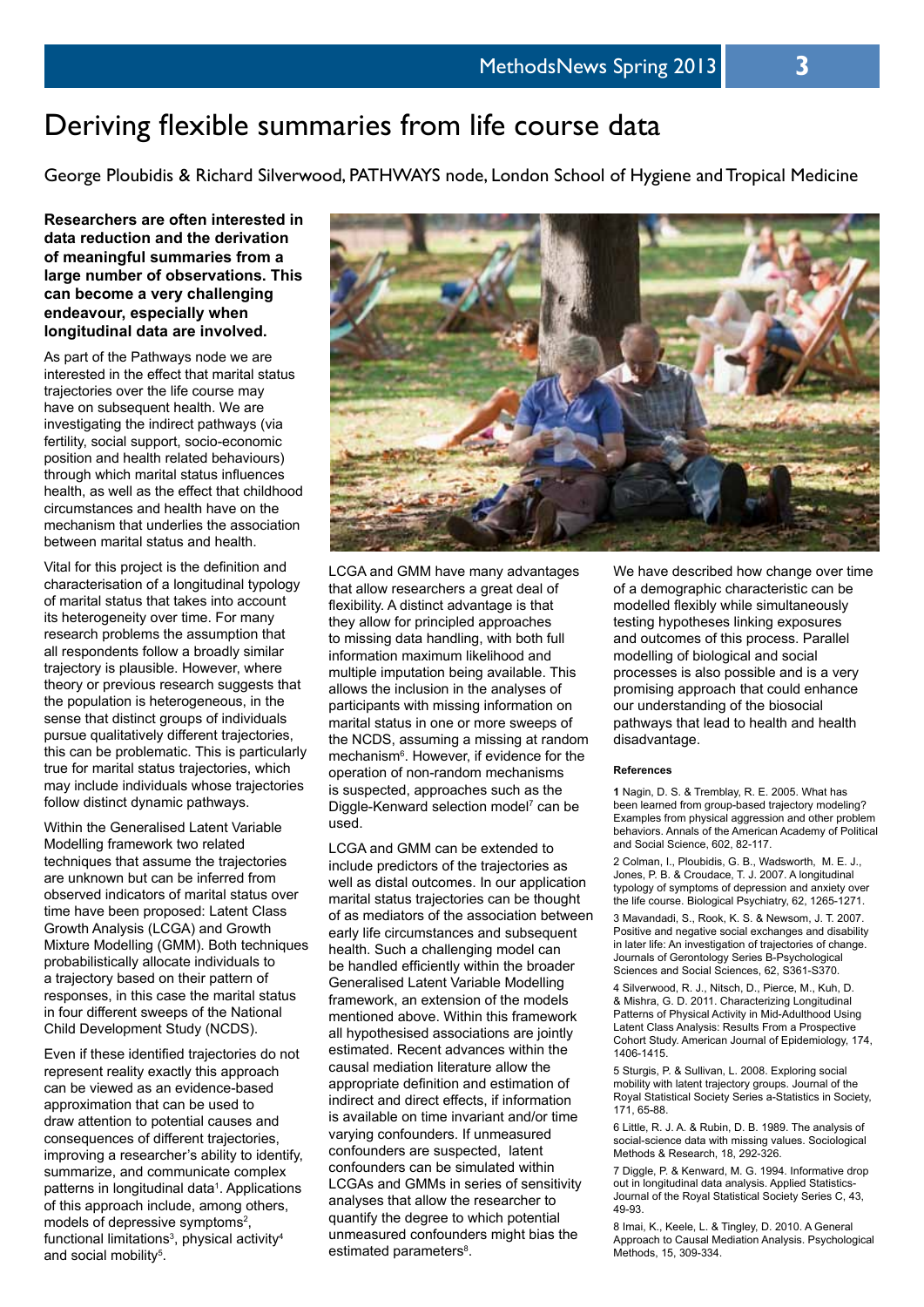## Analyzing food blogs: developing means of understanding online communication

Gunther Kress, Carey Jewitt, Myrrh Domingo and Elisabetta Adami, MODE node, Institute of Education

#### **Contemporary online spaces offer a rich field for the study of rapidly changing forms of communication.**

Existing platforms<sup>1</sup> provide, permit and demand textual design using the platforms' digital resources. These can be shaped for personal use, or more widely for social interaction and dissemination, such as Twitter, Facebook and many others. Laptop or desktop computers as well as some portable devices can both produce and interact with such sites. Portable devices such as smartphones and tablets are commonly used for such communication. These media afford an increasing use of image - still or moving, of video, of music, all working together with speech and writing. In that, they present questions for researchers of communication, online interaction, and those working with digitally produced data. As yet, no established frameworks, no agreed sets of terms and categories for description and analysis have been developed adequately to describe and analyze these technologies in their use.

In collaboration with the NOVELLA node of NCRM, one aim is to establish a framework to describe ways in which people shape meanings and construct communities and identities in these digitally produced, often ephemeral environments of media, genre, discourses, topics. Studying blogs, as one social media practice, can show how communication in digital media draws from and extends both beyond traditional principles of composition and beyond canonical uses of writing. The theoretical approach is that of social semiotics and multimodality<sup>2</sup>.

#### **Methodological considerations for researching blogs**

Conducting research on online communication raises numerous methodological considerations. Most immediate is the issue of ethics (e.g. maintaining participant anonymity). Social media are considered public fora, yet they usually contain personal information about their designers and other participants. An equally significant concern is the archiving of the data, given its ephemeral characteristics. Hence two immediate project aims are to conceptualize an ethical approach for collecting and for storing digital data.

Our third, and central, methodological concern is to demonstrate the potentials and constraints of a multimodal social semiotic analysis in researching online media more widely: where the study of blogs can be seen as a testing ground.

#### **What is the focus of a social semiotic multimodal framework and what makes it significant for the analysis of blogs?**

Social Semiotics is concerned with all aspects of meaning and meaning production. In this it focuses on those who are involved in the practices of making meaning – the social issues of agency, of identity and of power – and the tools and resources available in this and the processes of their constant re-shaping. Multimodality deals with the focus on the multiplicity of resources for making meaning visible or tangible ('modes') – going well beyond speech and writing. This makes the approach attractive and maybe essential in media which draw on that multiplicity of resources: on video, on photos, on writing, on music-as-sound, on sound-as-sound track, on colour, and on the potentials of layout for making meaning.

The blog, realized in a 'social media' platform, is composed of a variety of genres aimed at constructing an audience. 'Bloggers' produce a range of meanings, in part to 'personalize' their blogs, in part to increase social reach. Researching a corpus of food blogs, we discern characteristics about their aesthetics and functions that make them a distinctive genre of online composition and communication. In that, it is possible to trace continuous change: for instance, 'early' blogs produced at the beginning of these media forms resonated with the genre of a diary. Bloggers as designers become more 'expert', and bloggers as social actors use that expertise to shape identity and audience, and transform an existing genre, the 'diary', seen as entirely private, to a different genre, the 'blog', which erases the firm line of 'private' and 'public'. This is a part of a present ethical issue: as a social medium, the blog is a public forum and aims to construct a wider community. The blog was never conceived to remain private as 'diaries' were, yet it carries traces of 'the private' with it, at least for some.

With the introduction and popularity of other, distinct social networking sites such as Twitter, Facebook and LinkedIn. Pinterest, blogging can become closely linked to other social media: blogs now often have (social networking) widgets that allow readers to subscribe to the blogger's Twitter, Facebook, LinkedIn and Pinterest profile. This integration of other social networking sites into the blog has an impact on the design of blogs and on the 'reach' and potentials of blogs. So blogs today are used as company websites, research repositories and professional portfolios. We aim to offer a preliminary research sketch, using blogs as a site of emergence of contemporary textual production, to develop a social semiotic multimodal approach as a generally useable resources for studying online communication.

*This work is carried out as a collaborative project between the MODE and NOVELLA nodes of the NCRM. For further information about MODE training, seminars and resources please see http://mode.ioe.ac.uk/*

#### **References**

1 Platforms such as Blogger http://www.blogger. com and Wordpress http://wordpress.com/

2 Kress, G. (2010). Multimodality. A social semiotic approach to contemporary communication, London: Routledge.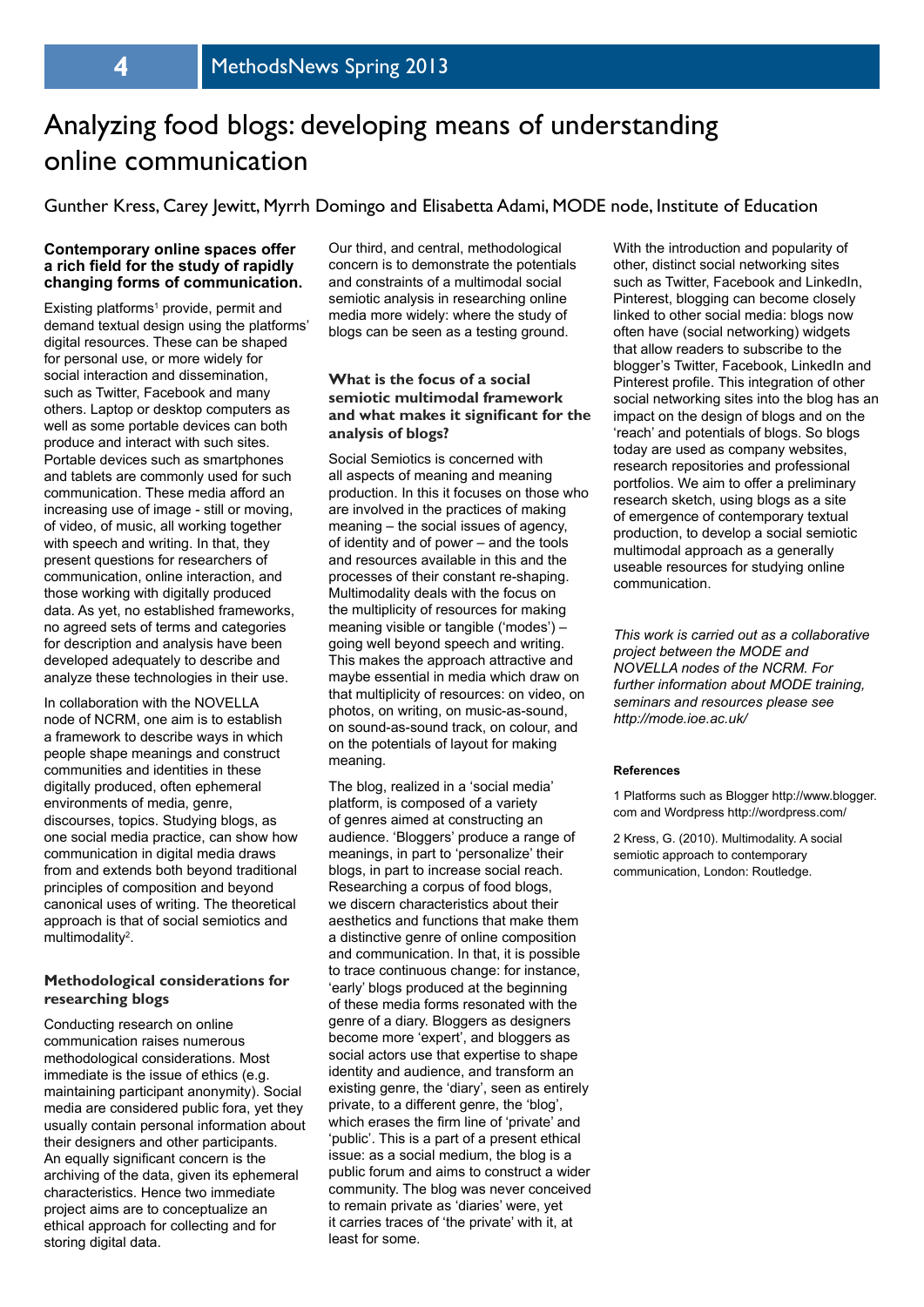## Advanced research methods training in the UK

Sean Moley and Rose Wiles, NCRM Hub, University of Southampton

**Traditional 'face-to-face' short courses are regarded as the most effective means of building capacity in research methods among the UK's social science research community.** 

This is one of the conclusions from NCRM's most recent report on the current provision of advanced research methods training in the UK. We interviewed sixteen key stakeholders in the UK social science research for their views on research methods training provision.

The high regard for traditional 'face-toface' short courses endures mainly due to its perceived flexibility, the potential immediacy of its response to the learning needs of researchers and the positive benefits of the social interaction it promotes and supports, between different learners and between learners and teachers.

Enthusiasm for alternatives to face-toface training such as online provision is tempered by the development costs in both money and time, as well as lingering doubts that the richness of the learning experience can ever match face-to-face training. The undoubted strengths of online and multimedia provision were often seen as best exploited as adjuncts to 'face-toface' short courses - online instruction in prerequisite knowledge and skills prior to attending, online forums to facilitate learner and teacher communication, both before and after training, or multimedia provision being actively incorporated into 'face-to-face' short courses.

With regard to the assessment of needs in research methods training, we posed the question of whether these needs were best assessed at a strategic level or whether they should stem from the 'grass-roots' from the researchers who are currently funded by research councils and the training needs that they feel stem from their research activity. The value of both approaches is clear and often the weakness of one is seen as the strength of the other. Needs must be determined at a strategic level if training is to deal at a national level with gaps in provision and with areas of perceived weakness.It is also true that progress at the cutting edge of research can only continue if training needs that stem from this activity are addressed, and these needs may differ from strategic needs identified at a national level.



Some of those interviewed felt that those with the best grasp of the national strategic need might not be best placed to appreciate the needs that arise at the cutting edge of research and vice versa.

Some concerns were also raised that individual researchers may not necessarily be as thorough and exacting as one might hope if left to determine their own training needs. Some may choose to focus on the training they 'want' rather than what they 'need' and may choose to stay within their existing comfort zone when it comes to availing of training in new research methods. It was felt that particularly early career researchers should work with their supervisors, managers or mentors to develop personal training needs assessments that challenge them to expand their methodological repertoires in ways that equip them to undertake a broad range of research activity.

Closely related to the issue of training needs is the issue of funding: How can funds be distributed to best effect among providers of research methods training? We posed a question to our interviewees regarding their views on two contrasting approaches – a block grant to providers who then provide free or highly subsidised training in specific areas of need, or bursaries supplied directly to learners so that they can pay the market rate to avail of whatever training they feel is appropriate. The block grant approach was seen as the best means of targeting training to meet national strategic needs and doubts were expressed as to whether a free market in training could achieve the same effect.

Those with particular concerns about a free market were worried that providers could cherry pick the most popular and most lucrative topics, but not necessarily the most important or advanced, and that training courses in important topics might not be commercially viable if only a small group of specialist researchers were interested. The administrative burden was also seen as a key drawback to distributing funds via bursary system.

Those who favoured a more free market approach saw in it a means of shaking up research methods training provision and challenging providers to provide training that better meets both the particular needs of individual researchers and the training needs that stem from actual research. Concerns were also expressed that free or low cost training provided under block grant funding undermines attempts by HEIs to provide sustainable programmes of training that are priced at levels that make them viable in the long term.

*To read the full report 'Advanced research methods training in the UK: Current provision and future strategies' go to http://eprints.ncrm.ac.uk/2970/*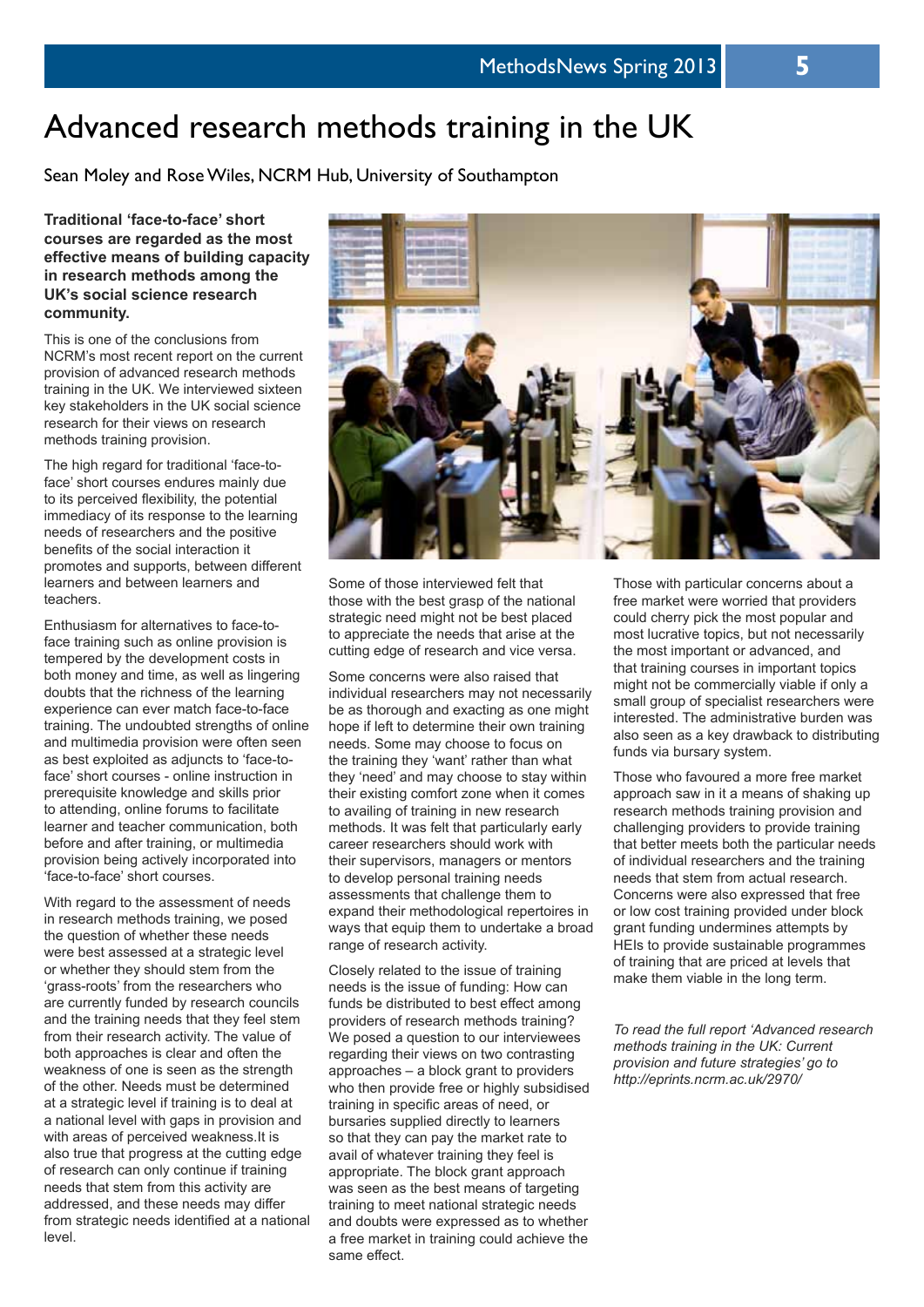# Are you sure the two groups are comparable? Selection in evaluation questions

#### Monica Costas Dias, PEPA node, Institute for Fiscal Studies

**The study of causal effects has a long and well established tradition in economics. For a long time, researchers have tried to measure the impacts of government policies and programmes, e.g. to alleviate poverty, reduce time out-of-work or stimulate the private investment.** 

Across many disciplines, the empirical investigation of causal questions is often supported by randomised experiments. If carefully designed and rigorously implemented, randomised experiments can recover the correct counterfactual by ensuring that those not participating in the programme (or not exposed to the policy) reproduce what participants would have looked like had they not participated.

However, this is seldom the case in economics as randomised social experiments can be costly or impossible to implement, hard to justify politically, sensitive to implementation problems and, in the end, provide limited information on the likely effects of the same policy if implemented on a larger scale and a more general setting.

Instead, a myriad of statistical evaluation methods have been developed and used widely. The goal of all these methods is to construct the correct counterfactual, which cannot be directly observed in non-experimental contexts. The main challenge facing these methods is widely known as "selection" or "self-selection". It arises when individuals (or someone on their behalf) act to influence participation in the programme, moved by the potential benefits and costs participation may bring. For instance, unemployed people who believe training is particularly beneficial for them are likely to be disproportionately represented in available training programmes. The resulting group of participants is often difficult to replicate among the non-participants as some of the determinants of participation are unobserved to the researcher. In other words, it can be difficult to recover the correct counterfactual.

Among the statistical methods for policy evaluation, matching methods are perhaps the most widely applied. They focus on observed differences to construct the counterfactual by selecting, from the pool of those not participating, a comparison group that 'looks the same', in terms of observed characteristics, to the group of programme participants.

Matching methods rely on the crucial Conditional Independence Assumption that random assignment is recovered by balancing the observed characteristics among the participant and non-participant groups. In other words, conditioning on observed characteristics ensures that the participation status is conditionally mean independent from the potential outcomes. Hence, the comparison group built to look the same as the participant group provides the correct counterfactual, showing how the participants would have fared on average had they not participated.

Matching is intuitive, as it mimics randomised experiments: the distributions of behavioural determinants and indicators are balanced as closely as possible over participants and non-participants, using observational data. Its use has improved the policy evaluation practice by clarifying the importance of ensuring comparability between the groups being contrasted. However, matching methods have the well-recognized limitation of not ensuring the balancing of the distribution of the unobserved determinants of both participation and outcomes by participation status. In such case, participation may remain selective even after balancing the distribution of observed characteristics, in which case matching methods will produce biased estimates of the programme effects.

In certain empirical settings, a new empirical method developed by PEPA makes it possible to measure the bias incurred by matching estimates due to selection on unobserved characteristics<sup>1</sup>. This measure can then be used to correct the matching estimate and to test the validity of the Conditional Independence Assumption. Key to the estimation of such correction term is the availability of an instrument capable of driving participation to zero at certain of its values, while keeping the participation partly unexplained at other parts of its distribution.

This approach effectively combines matching with the exogenous variation provided by an instrument to balance unobserved characteristics.

The ideal setting for the application of the new method is created by nonmandatory programmes in the presence of boundary eligibility restrictions on personal characteristics or time. In such cases, the instrument is the characteristic (or set of characteristics) that define eligibility. Hence, non-participation is observed at certain values of the instrument while compliance is imperfect at other values. For instance, age could be one such instrument for a non-mandatory training programme made available for young people, under a certain age. More generally, many policies only apply to certain regions, cantons or states, or the introduction and abolition of policies leads to eligibility changes that can be explored to define a suitable instrument.

A first application of this method was run on a prototypical subsidised work programme aimed at helping young unemployed individuals to find work. This was a non-compulsory programme implemented in Sweden during the 90s, targeted at short-term unemployed individuals aged below 25. The adopted instrument was age and matching was implemented on all relevant and available information. The same programme had been evaluated before, using the classical matching approach.

The new results show that adjusting the matching estimator for selectivity alters the results, which become negative when the outcome of interest is outflow into employment. More specifically, classical matching methods based on the available information do not capture the fact that participants are better positioned to find a job, independently of participation. Consequently, estimates based on matching may introduce an upward bias in the measure of the impact of the programme on outflows to employment.

#### **References**

1 Costa Dias, Ichimura and van den Beg (2013). "Treatment Evaluation with Selective Participation and Ineligibles", Journal of the American Statistical Society, forthcoming.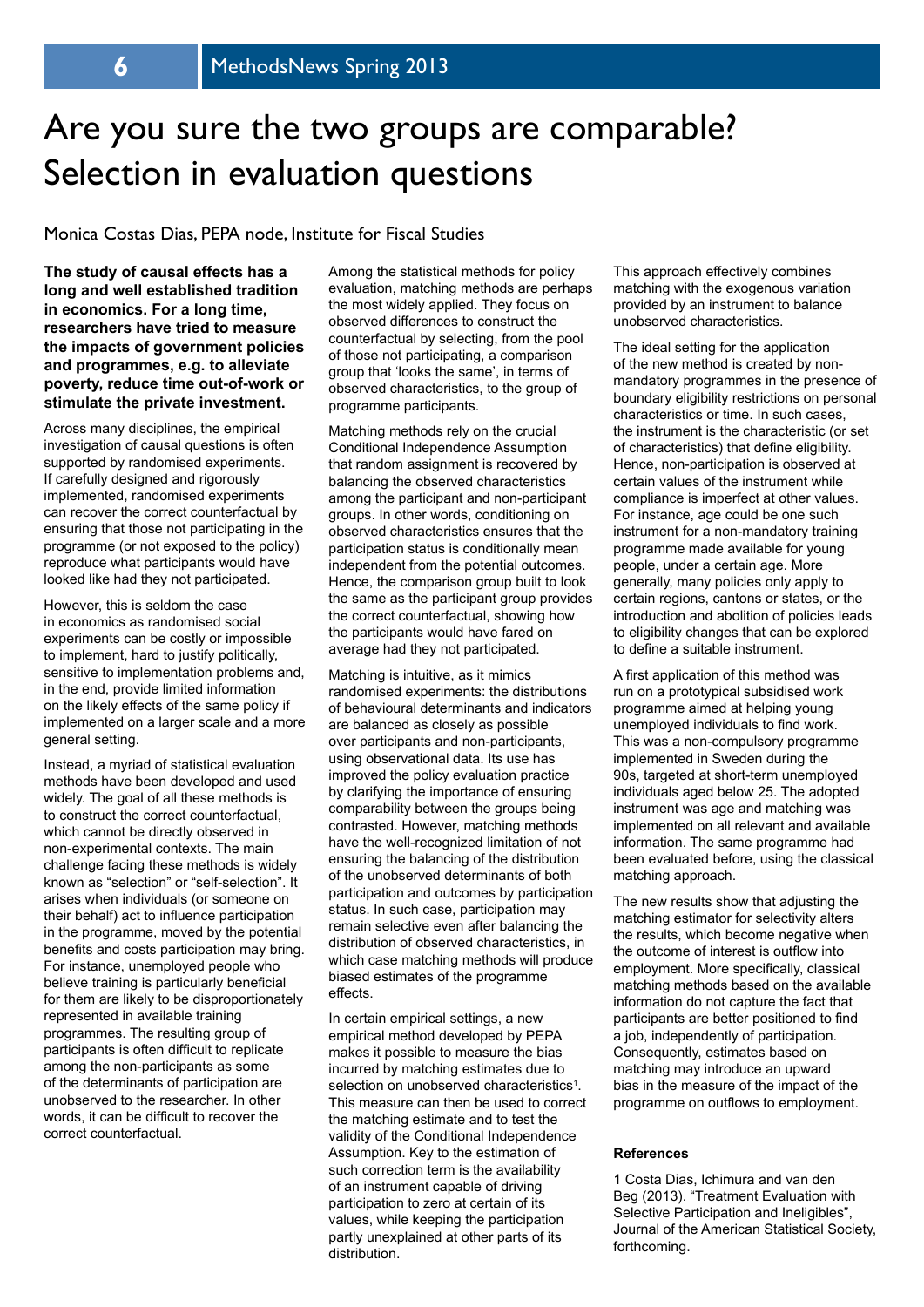# Visualizing real-time data with an interactive iPad video wall

Steven Gray, Richard Milton and Andrew Hudson-Smith, TALISMAN node, UCL

**Video walls are frequently used in control rooms to display real-time data in a digestible way. Displaying often complex data feeds across multiple screens allows the operator to be alerted quickly to any potential problems or changes.**

As a population we are increasingly generating a deluge of data during our daily commute, whether it be through our travelling habits or the air quality in certain locations around the city. By understanding how we move around the city we can get a sense of how smart the city has become.

The iPad visualization wall was created to build around the control room concept and display the citywide data we gather via the TALISMAN City Dashboard<sup>1</sup> in an interactive way. It also provides a showcase of some of the data related visualizations we have created within Centre for Advanced Spatial Analysis (CASA) at UCL.

The iPad wall is constructed from an array of 12 iPads in a 4x3 configuration mounted in a custom built wooden frame, which is small and light enough to be portable. Each iPad is connected, via WiFi, to a single centralised server, which issues commands to each device.

Data displayed on the wall updates on average every 2 seconds with feeds configurable from an array of options. The wall can also be controlled remotely via an iPhone, allowing a central user to not only change data but also enable a mode where a video can be shown across all 12 iPads simultaneously.



Photo: iPad wall displaying real-time data about London air quality, finance and public transport.

The iPad Wall is currently (April 2013) being used in the London Mayor's Office to display real-time data on air quality, finance and the state of London's transport systems. The touch interface offered by the tablet adds a new dimension in Human Computer Interaction, by allowing people to interact with the data visualizations. In its current configuration the wall allows users to interact with the data and discover what has happened within the city. As the user touches an individual iPad, the view flips the current count panels around to display a graph of bus numbers, tube numbers or air quality throughout the last 24 hours. The daily variation can be viewed through these graphs and new discoveries about how the city works can be seen dynamically as it happens.

The wall has been built to augment and visualize the real-time data that is currently being collected and analysed through the TALISMAN node of NCRM. Another two iPad walls are currently under consideration to move into the public space of the Greater London Authority, this would include the ability to not only display but also collect data via the TALISMAN SurveyMapper system. The design and development is also being considered for a future exhibition.

#### **References**

1 http://www.citydashboard.org

## Podcast: Big Data challenges for social scientists

The advent of a wide range of new data sources and digital research methods has created a plethora of opportunities for social science researchers to undertake innovative and impactful research.

At the TALISMAN node of NCRM, researchers are using new data and technologies to look at a range of geography-related real world issues, with the aim of generating new and powerful methods to help address key policy questions.

The iPad wall displaying geographyrelated real-time data (see article above) is an example of such project, which is already being used in the London Mayor's Office.

In this podcast 'Big Data challenges for social scientists' TALISMAN Director Professor Mark Birkin (University of Leeds) talks about some of the node's work and explains why he wants more researchers to seize the new research opportunities available to them.

*The podcast 'Big Data challenges for social scientists' is available on NCRM website in http://bit.ly/TDAcsF and on iTunes in http://bit.ly/WeDuni*